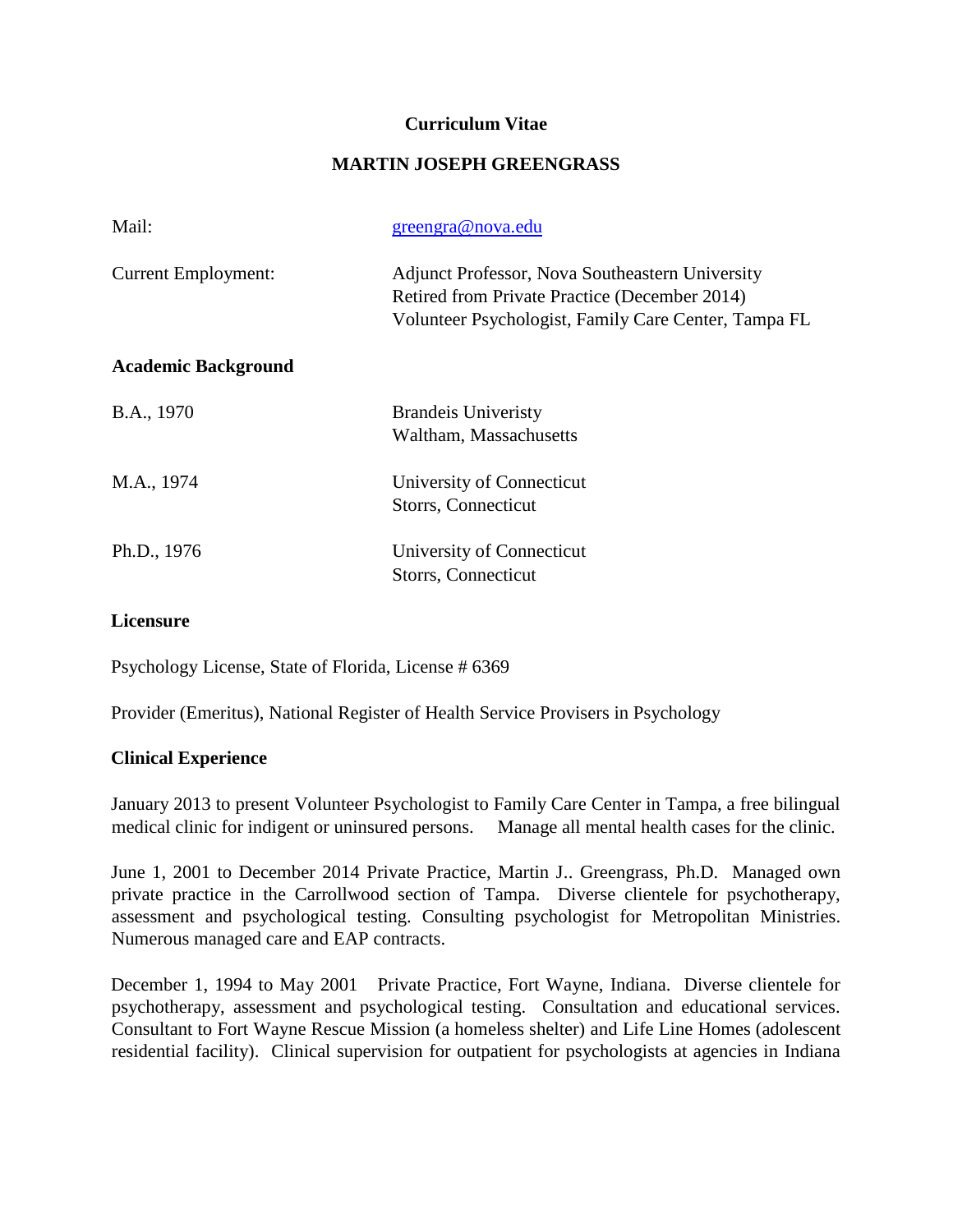and Ohio. Outcome evaluation research. Research on homeless as well as providing clinical services to this population one day per week.

July 1992 to September 1997 Clinical Director, Internship Program, Charter Beacon Behavioral Healthcare System, Fort Wayne, IN. Director of internship program. Clinical supervision of doctoral level interns in psychology as well as program management. Completed self-study for APA accreditation and site visit. (Facility no longer exists.)

July 1992 to December 1994 Director of Psychological Services, Charter Beacon Hospital, Fort Wayne, Indiana. Provided clinical direction and supervision for four outpatient clinics and two intensive outpatient programs. Provided supervision to Ph.D. and Psy.D interns as well as administered the program. Provided quality assurance for Charter Counseling Centers. Provided direct services to clients at the Charter Counseling Center in Fort Wayne.

June 1988 to July 1992 Director, Charter Counseling Center, Fort Wayne, Indiana. Administer and provide direct services for an outpatient mental health clinic. Administer and supervise staff of counseling center. Supervise doctoral psychology interns.

April 1987 to June 1988 Clinical Psychologist, American Biodyne, Fort Wayne, Indiana. Psychological services for a health maintenance organization.. Provided a brad variety of mental health services to capitated population including psychotherapy, emergency services, brief therapy and consultation with referring physicians.

August 1986 to August 1987 Director of Clinical Supervision, Northeastern Center, Inc., Kendallville, Indiana. Clinical supervisory responsibility for rural mental health center with four clinics and an additional satellite. Provided and/or arranged supervision for all clinical staff. Developed training programs for the agency. Produced monthly center-wide training programs. Supervised all psychologists within agency. Managed clinics as needed within catchment area. Wrote and received grants to provide mental health services. Developed quality assurance for clinical performance. Also, had a caseload of outpatient clients.

September 1982 to August 1986 Director, Psychological Testing Services, Park Center, Inc., Fort Wayne, Indiana. Supervision of all psychological testing one at the center and two rural satellites. Supervised testing and practice of Ph.D. level and three MA level clinicians. Initiated and ran groups for sexual offence perpetrators (incest and pedophilia). Testing expertise in personality, intellectual, neuropsychological and other types of assessment. Performed psychological screening for Allen County Misdemeanor Court. Screen psychologically all substance abuse coming to center. Programmed computerized scoring reports for testing of alcoholics used by the center. Helped to found and develop to self-sufficiency local support group for Alzheimer's disease.

May 1979 to September 1982 Staff psychologist, Mental Health Center at Fort Wayne (now Park Center Inc.). Provided individual and group psychotherapy with a broad spectrum of clientele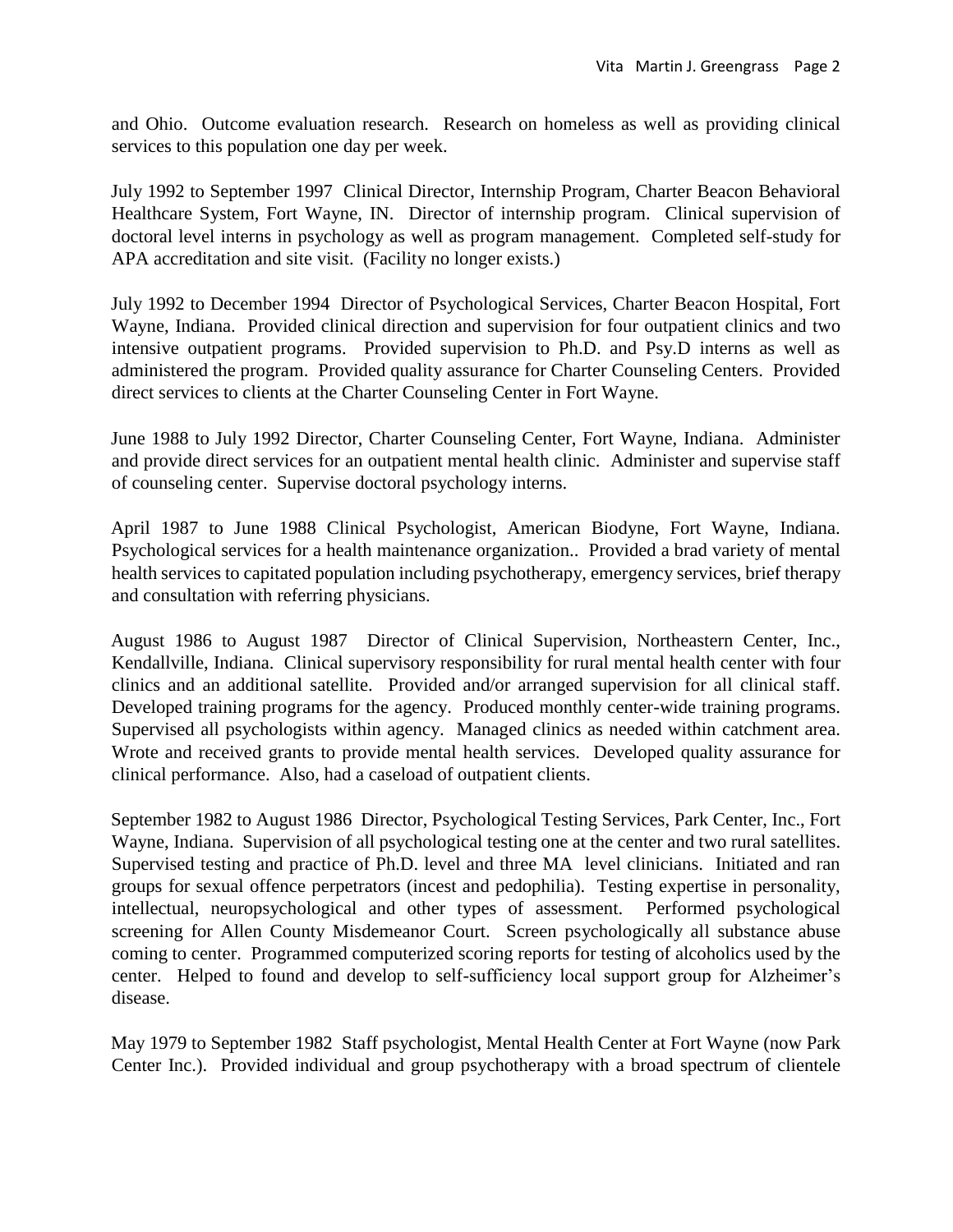including marital, family, sex therapy and psychodiagnostic assessment. Some testing supervision including organizing and running workshops for testing.

May 1981 to February 1984 Part-time private practice, Allen County Psychological Services, Fort Wayne, Indiana. Adult and family psychotherapy, psychodiagnostic assessment, sex therapy. Personnel assessment for upper management of the City of Fort Wayne.

January 1981 to August 1982 Consultant to Surgical Associates, Duemling Clinic, Fort Wayne, Indiana. Supervision and consultation of neuropsychological assessment.

1977-1979 Chair, Department of Psychology, St. Francis College, Fort Wayne, Indiana. Arranged testing and clinical practica for Master's level students. Considerable administrative experience.

1975-1977 Clinical Psychologist, Mental Health Unit, Connecticut Correctional Institution at Somers. Provided psychological testing services, screened psychotherapy candidates, heading program to provide services to sex offenders (largely pedophiles and rapists), and conducting individual and group treatment with inmates. Provided emergency services in the prison hospital.

1974-1975 Therapist for University Mental Health Service, University of Connecticut, Storrs. Conducted individual, couples and group therapy under supervision. Provided emergency services for campus infirmary.

1972-1973 Psychology Intern, Palo Alto Veterans Administration Hospital, Palo Alto, California. Received training in neuropsychology, including seminar with Dr. R. Reitan. Inpatient work included psychotherapy with chronic and acute disorders. Outpatient experience included couples therapy, sex therapy, paradoxical techniques, behavior modification and treatment of transsexuality issues. Outpatient work included individual and couples therapy. Consultation with Richmond CA police department. Extensive raiing in family therapy from Dr. Paul Watzlawick and associates. Participated in seminars given by Walter Mischel, Karl Pribram, George Bach and Albert Ellis.

1970 to 1972 Extensive graduate training and practica, including diagnostic testing at the Institute of Living, Hartford, CT; various school in the Storrs, CT, area; and the Psychology Department Clinic,, University of Connecticut, Storrs.

1968 to 1969 Attendant and teacher for the profoundly to severely retarded at the Walter E. Fernald State School Waltham, Massachusetts. Duties were largely behavior modification with severely retarded children.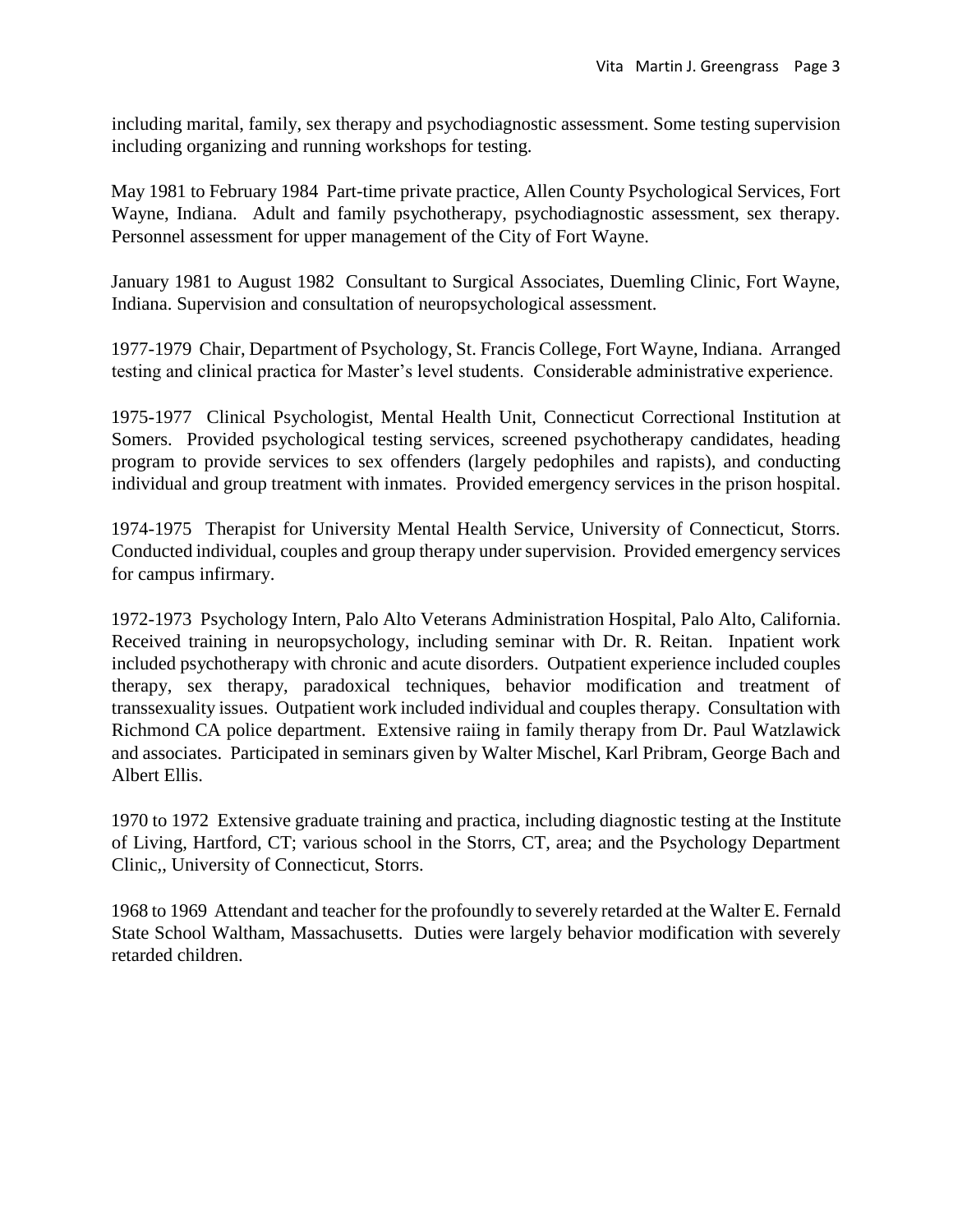## **Teaching Experience**

June 2001 to present Adjunct Professor, Masters Programs, School of Psychology, Nova Southeastern University, Fort Lauderdale, FL. Taught adult and child psychopathology, psychological testing, advanced treatment interventions, and human sexuality at branch campuses.

August 2001 to 2002 Adjunct Professor, University of Tampa, Tampa, Florida. Taught clinical and counseling psychology.

Spring 1991 to Summer 2000 Taught graduate courses for the Adler School of Professional Psychology, Fort Wayne Campus. Taught courses including theories of personality, anxiety and personality disorders, psychotic and depressive disorders and addictions, advanced behavioral and cognitive behavior therapy, diagnostic interviewing, research nethods and design, professional issues and ethics.

Spring 1985 Taught criminal psychopathology at Indiana University-Purdue University at Fort Wayne.

1977-1979 Chair, Department of Psychology, St. Francis College (now St. Francis University), Fort Wayne Indiana. Taught graduate courses in clinical psychology: assessment, therapy, abnormal, developmental psychopathology, personality and criminal psychopathology. Taught social psychology and history and systems on both the graduate and undergraduate level.

1974-1975 Instructor, introductory psychology, Western New England College, Springfield, Massachusetts.

1969-1973 Various teaching experiences from lab instructor in introductory psychology at the University of Connecticut to teaching French in an Upward Bound program at Brandeis University.

# **Professional Memberships**

American Psychological Association Member of Divisions 12, 29 and 41

Indiana Psychological Association until 2001. Was board member and Membership Chair of Division II.

Florida Psychological Association

### **Other**

President, Tampa Carrollwood Rotary Club, Tampa FL. 2014 Previously president in 20072008, Rotarian of the year in 2003-2004 and 2008-2009.